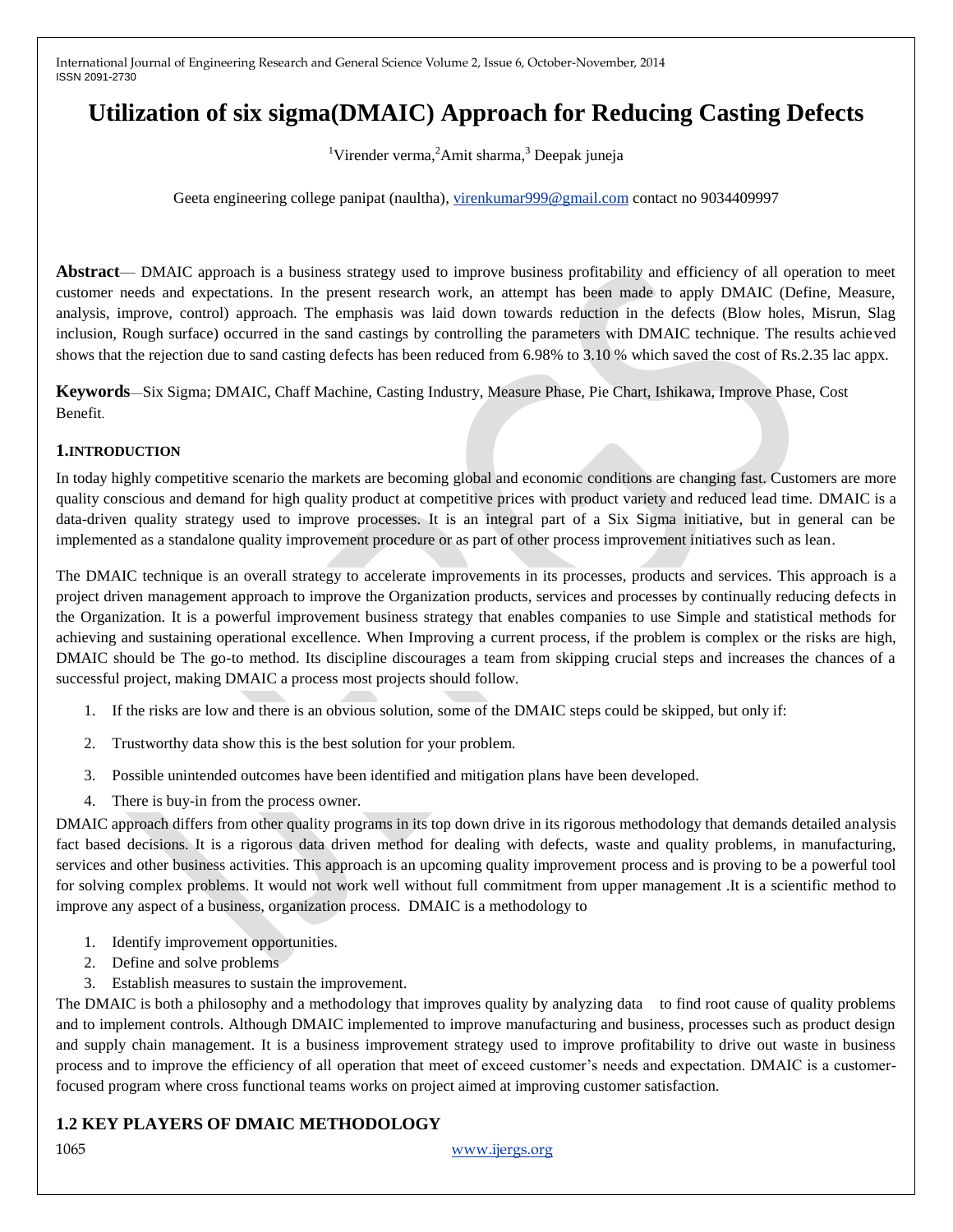Key players are the persons in the industry who play an important role in the in the industry. Their duties and assignments discussed as below.

**Champion:** He is the business leader responsible for overall deployment. Champion ensures that process owner support is there during all phases. Champion learn DMAIC philosophies, deployment strategies, which include selecting high impact projects, choosing and managing the right people to become master belt. Champion helps transferring project ownership from black belt to manager who owns the process upon completion of corrective actions.

**Black Belt**: The Quality leader acts as a team leader in DMAIC project. He is responsible for training and deployment. He is all day problem solver and assist black belt in applying the method correctly in unusual situations. In organization, normally manager acts as a black belt.

**Green Belt**: These employees in the organization execute DMAIC as a part of their overall job while working with black belt. They gain experience in the practical application of DMAIC methodology and tools. They work as team member in black belt project. Normally shift supervisor's acts as green belt.

# **1.3 THE FIVE STEPS TO DMAIC APPROACH**

The DMAIC methodology has a core process: Define-Measure-Analyze-Improve-Control (DMAIC) methodology. The five steps to DMAIC approach are shown in Fig. 1.1.



Fig. 1.1 - Five Steps to DMAIC approach

**1. Define:** The definition of the problem is the first and the most important step of any DMAIC project because a good understanding of the problem makes the job much easier. An average definition may mislead people into trying to achieve goal which are not required or making the problem more complex .Thus, we can say that the definition of the problem forms the backbone of any DMAIC project.

**2. Measure:** This problem is affecting all of the departments of the business in the form ofcustomer service, because of its inability to answer questions from the customers on differentproducts or other issues. Many of the customers may stop returning if customer servicecontinues to suffer, and this will definitely affect the financial position of the business.From the information collected during the conversation, the extent of the problem for thephone operators is excessive workload and presumed higher stress level due to this.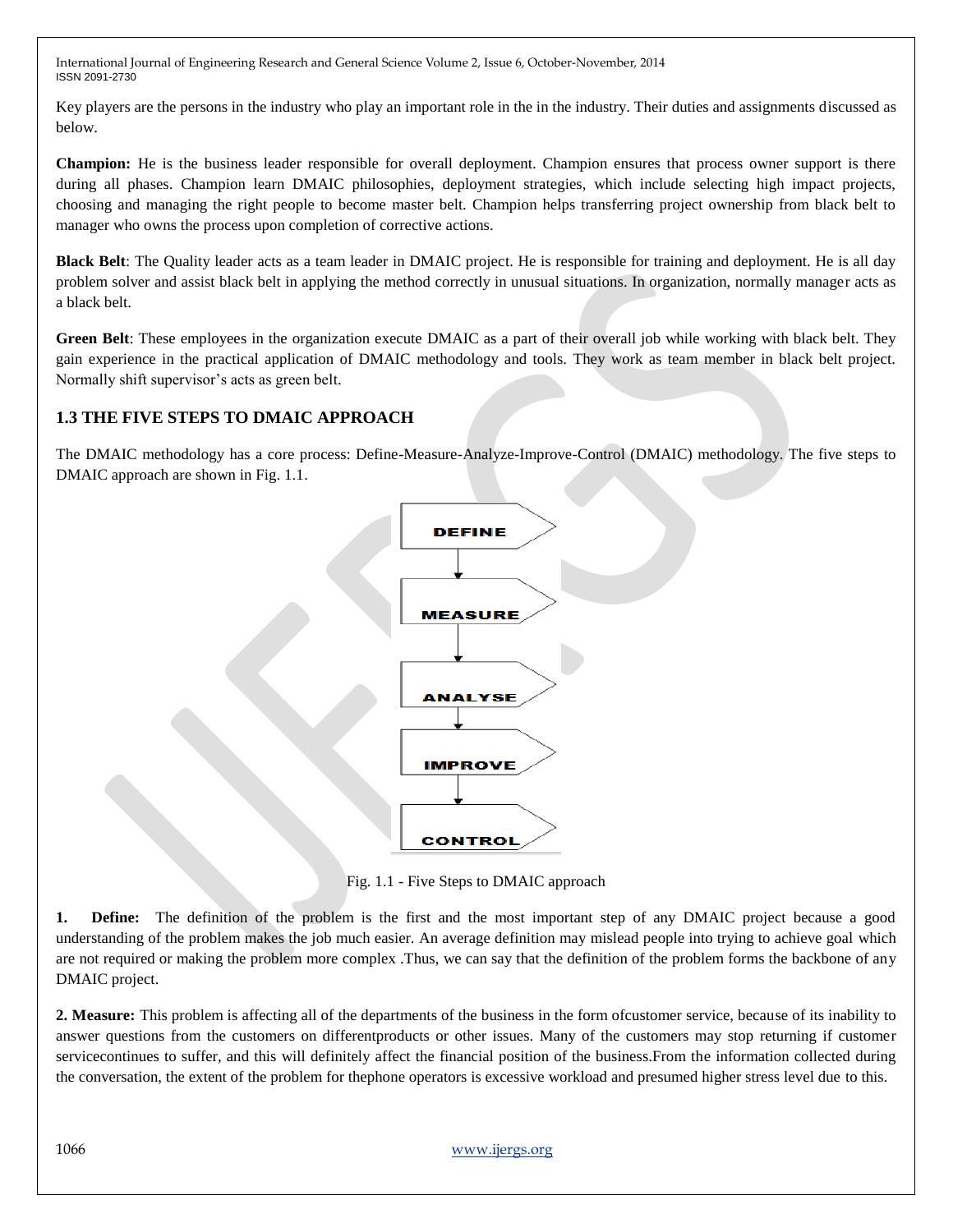

Fig. 1.2 – Measurement Variation of System

**3. Analyse:** The analyse phase examines the data collected in order to generate a prioritized list of source of variation. It is the key component of any defect reducing program. This is the stage at which new goals are set and route maps created for closing the gap between current and target performance level. The conventional quality technique like brainstorming, root cause analysis, Cause and effect diagram etc. may be used for carrying out the analysis.

**4. Improve:** Improve the process to remove cause of defects. Specific problem identified during analysis

- 1. Use of brain storming and action workouts
- 2. Extracting the vital few factors through screening
- 3. Understanding the correlation of the vital few factor
- 4. Process optimization and confirmation experiment.

**5 Control:** Control the process to make sure that defects do not recur i.e. remove the root cause of the problem. The control phase is preventive in nature. All the specific identified problems from the analysis phase were tackled in the control phase. It defines control plans specifying process monitoring and corrective action. This phase provides systematic re-allocation of resources to ensure the process continues in a new path of optimization. It also ensures that new process conditions are documented and monitored.

# **2.PROBLEM FORMULATION**

In all processes the smallest variation in quality of raw material, production conditions, operator behavior and other factors can result in a cumulative variation (defects) in the quality of the finished product. DMAIC approach aims to eliminate these variations and to establish practices resulting in a consistently high quality product. Therefore, a crucial part of DMAIC work is to define and measure variation with the intent of discovering its causes and to develop efficient operational means to control and reduce the variation. The expected outcomes of DMAIC efforts are faster and more robust product development, more efficient and capable manufacturing processes, and more confident overall business performance.

Present study was done at SHREE BALAJI CASTING SAMALKHA, PANIPAT on application of DMAIC methodology and Selection of tools and techniques for problem solving, because of its high rejection rate. The main component of SHREE BALAJI CASTING SAMALKHA, PANIPAT was Upper gear, Lower gear, Key, Roller sporting arm, Worm gear.

### **2.1 OBJECTIVES OF THE STUDY**

The objectives for DMAIC approach implementation at SHREE BALAJI CASTING SAMALKHA, PANIPAT are as follows:--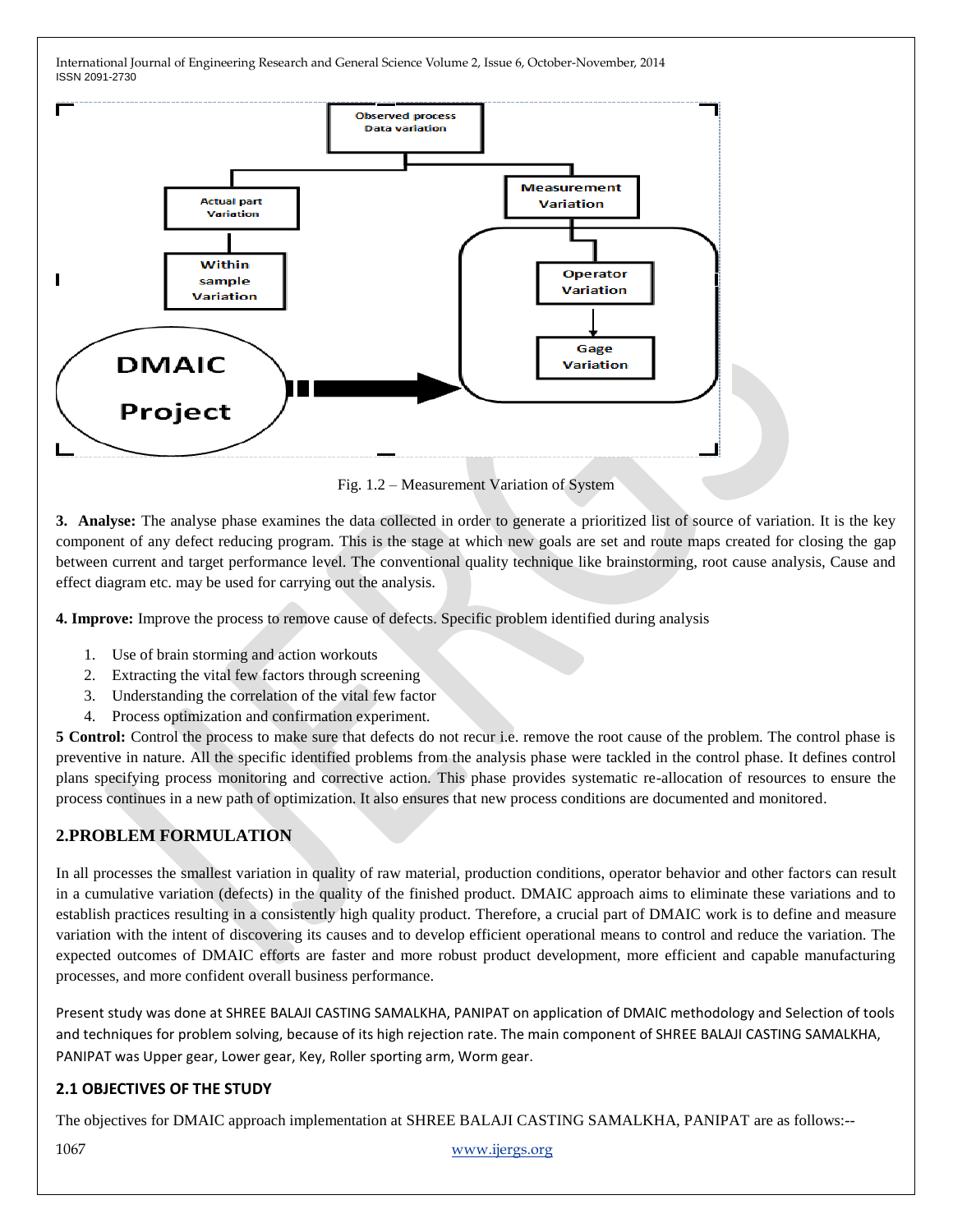- 1. *To identify the root factors causing casting defects*
- 2. *To improve the quality by reducing the casting defects*

The present work deals with elimination of casting defects in a foundry industry. DMAIC approach is justified when root cause of defect is not traceable. In the present work, an attempt has made to reduce the defects in castings in a foundry shop with the application DMAIC approach. In the case study the sand casting process has divided in the three stages

(A) First stage includes-

- Sand preparation
- Mould making
- Core making

(B) Second stage includes-

Melting and pouring of metal and maintaining accurate chemical composition

(C) Third stage includes-

Fettling, cleaning and machining operation of casting

Step vise application of the DMAIC technique as discussed as below

# **3. DEFINE PHASE**

The present case study deals with reduction of rejection due to casting defects in a foundry industry. The company is making cast iron castings of handcraft components such as Upper gear, Lower gear, Worm gear, Key, Roller sporting arm in large scale and having rejection in the form of Blow hole, Misrun, Rough surface and slag inclusions .The five important part of industry were chosen for complete analysis.

## **3.1 UPPER GEAR**

The upper gear of chaff machine connects through the rolling shaft and rotates by lower gear. It show the rejection due to casting defects in a foundry industry. Having rejection in the form of Blow hole, Misrun, Rough surface and slag inclusions .The five important part of industry were chosen for analysis.

# **3.2 LOWER GEAR**

The lower gears of chaff machine connect through the rolling shaft and rotate to worm gear. It show the rejection due to casting defects in a foundry industry. Having rejection in the form of Blow hole, Misrun, Rough surface and slag inclusions .The five important part of industry were chosen for analysis.

### **3.3 WORM GEAR**

The worm gears of chaff machine connect through the fly wheel shaft .it show the rejection due to casting defects in a foundry industry. Having rejection in the form of Blow hole, Misrun, Rough surface and slag inclusions .The five important part of industry were chosen for analysis.

# **3.4 ROLLER GEAR SPOTING ARM**

The Roller gear sporting arm of chaff machine the arm provide sport of rolling gear.it Show the rejection due to casting defects in a foundry industry. Having rejection in the form of Blow hole, Misrun, Rough surface and slag inclusions .The five important part of industry were chosen for analysis.

### **3.5 KEY**

Key of chaff machine and use for nut and bolt tightness.it show the rejection due to casting defects in a foundry industry. Having rejection in the form of Blow hole, Misrun, Rough surface and slag inclusions .The five important part of industry were chosen for analysis.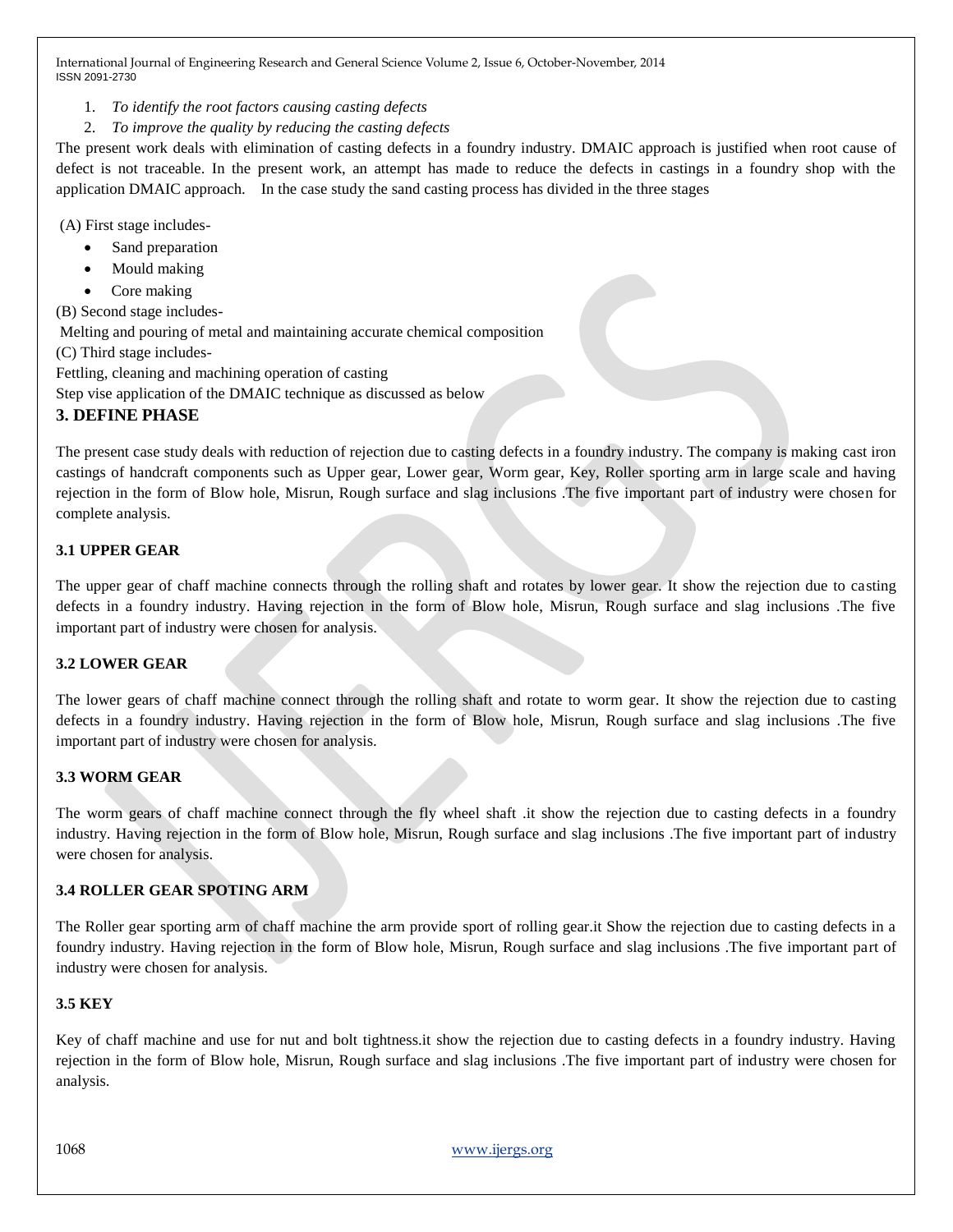The defects such as blow holes , Misrun , slag inclusion, rough surface have been identified by various method and Three months data of each part was collected from the company which shows the production and rejection status of individual part.

#### **Table 3.1 Detection methods**

| S.No. | Type of defect | <b>Detection</b> | <b>Appearance</b> |
|-------|----------------|------------------|-------------------|
|       | Blow holes     | Visual method    | Rounded holes     |
|       | Slag inclusion | Visual method    | Pitted surface    |
|       | Misrun         | Visual method    | Unfilled cavity   |
|       | Rough Surface  | Touching method  | Rough surface     |

**Table 3.2 Data collection (before improvement) - UPPER GEAR**

| <b>Month</b> | <b>Production</b> | Rejection | <b>Blow</b> | <b>Misrun</b> | <b>Slag</b> | Rough   |
|--------------|-------------------|-----------|-------------|---------------|-------------|---------|
|              | <b>Piece</b>      | pieces    | holes       | defects       | inclusion   | surface |
|              |                   |           | defects     |               | defects     | defects |
| Sep. 2013    | 4320              | 320       | 100         | 40            | 150         | 30      |
| Oct.2013     | 4536              | 336       | 98          | 59            | 145         | 34      |
| Nov.2013     | 4452              | 332       | 105         | 43            | 152         | 32      |
| Dec. 2013    | 3780              | 280       | 89          | 54            | 92          | 45      |
| Total        | 17118             | 1286      | 392         | 196           | 539         | 141     |

Total production of Three months  $= 17118$ , Total rejection  $= 1286$  pieces

% of rejection = 1286/ 17118 = 0.0751 x 100 = 7.51%

### **Table 3.3 Data collection (before improvement) - Lower gear**

| <b>Month</b> | <b>Production</b> | <b>Rejection</b> | <b>Blow</b> | <b>Misrun</b> | <b>Slag</b> | Rough   |
|--------------|-------------------|------------------|-------------|---------------|-------------|---------|
|              | <b>Pieces</b>     | pieces           | holes       | defects       | inclusion   | surface |
|              |                   |                  | defects     |               | defects     | defects |
| Sep.2013     | 4322              | 321              | 99          | 43            | 148         | 31      |
| Oct.2013     | 4539              | 332              | 96          | 57            | 143         | 36      |
| Nov.2013     | 4450              | 334              | 108         | 42            | 155         | 29      |
| Dec. 2013    | 3778              | 272              | 87          | 48            | 94          | 43      |
| Total        | 17089             | 1259             | 390         | 190           | 540         | 139     |

Total production of Three months  $= 17089$ , Total rejection  $= 1259$  pieces

% of rejection = 1259/ 17089 = 0.0736 x 100 = 7.36%

## **Table 3.4 Data collection (before improvement) – Worm gear**

| Month     | <b>Production</b><br><b>Pieces</b> | <b>Rejection</b><br><b>Pieces</b> | <b>Blow</b><br>holes<br>defects | <b>Misrun</b><br>defects | <b>Slag</b><br>inclusion<br>defects | Rough<br>surface<br>defects |
|-----------|------------------------------------|-----------------------------------|---------------------------------|--------------------------|-------------------------------------|-----------------------------|
| Sep. 2013 | 5020                               | 451                               | 219                             | 50                       | 141                                 | 41                          |
| Oct.2013  | 4998                               | 449                               | 214                             |                          | 169                                 | 49                          |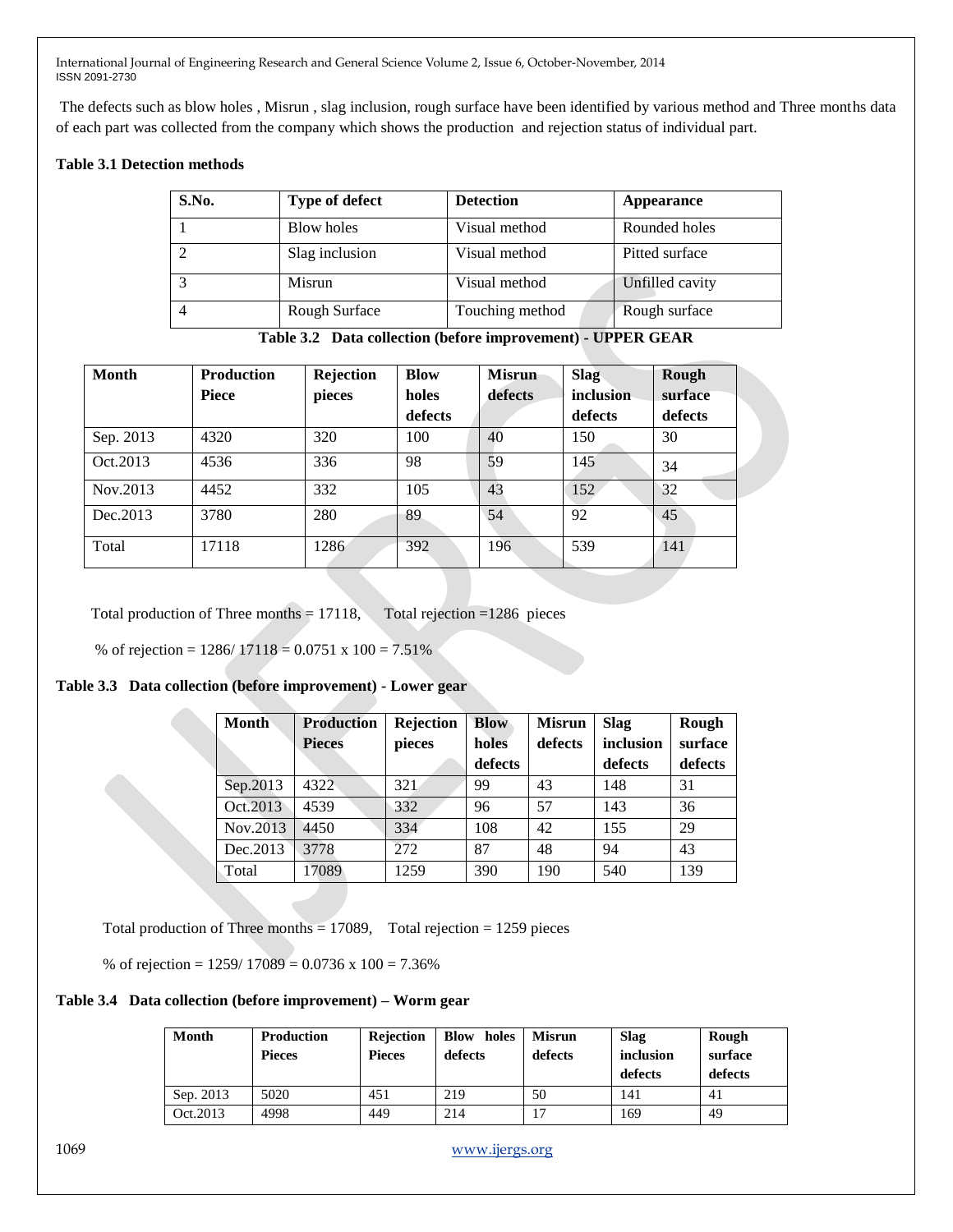| Nov.2013  | 5110  | 459          | 225<br>ت کا ک | 45  | 139               | 50                 |
|-----------|-------|--------------|---------------|-----|-------------------|--------------------|
| Dec. 2013 | 3940  | 354          | 186           | 36  | <u>ר</u> ו<br>141 | . .                |
| Total     | 19068 | 1710<br>1713 | 844           | 148 | 570               | $\epsilon$<br>1J 1 |

Total production of three months  $= 19068$ , Total rejection  $= 1731$  pieces

% of rejection =  $1731/19068 = 0.0907 \times 100 = 9.07$  %

#### **Table 3.5 Data collection (before improvement) – Roller sporting arm**

| Month     | <b>Production</b><br><b>Pieces</b> | Rejection<br>pieces | <b>Blow</b><br>holes<br>defects | <b>Misrun</b><br>defects | Slag inclusion<br>defects | Rough<br>surface<br>defects |
|-----------|------------------------------------|---------------------|---------------------------------|--------------------------|---------------------------|-----------------------------|
| Sep. 2013 | 3541                               | 141                 | 79                              | 19                       | 29                        | 14                          |
| Oct.2013  | 3499                               | 139                 | 76                              | 22                       | 27                        | 14                          |
| Nov.2013  | 3522                               | 140                 | 68                              | 27                       | 39                        |                             |
| Dec. 2013 | 2981                               | 119                 | 59                              | 18                       | 24                        | 18                          |
| Total     | 13543                              | 539                 | 282                             | 86                       | 119                       | 57                          |

Total production of three months  $= 13543$ , Total rejection  $= 539$  pieces

% of rejection =  $539/13543 = 0.039 \times 100 = 3.9\%$ 

#### **Table 3.6 Data collection (before improvement) – Key**

| <b>Month</b> | <b>Production</b><br><b>Pieces</b> | <b>Rejection</b><br>pieces | holes<br><b>Blow</b><br>defects | <b>Misrun</b><br>defects | <b>Slag</b><br>inclusion | Rough<br>surface |
|--------------|------------------------------------|----------------------------|---------------------------------|--------------------------|--------------------------|------------------|
|              |                                    |                            |                                 |                          | defects                  | defects          |
| Sep. 2013    | 3219                               | 192                        | 68                              | 38                       | 62                       | 24               |
| Oct.2013     | 3192                               | 191                        | 72                              | 35                       | 59                       | 25               |
| Nov.2013     | 3304                               | 198                        | 74                              | 37                       | 63                       | 24               |
| Dec. 2013    | 2813                               | 168                        | 58                              | 39                       | 49                       | 22               |
| Total        | 12528                              | 749                        | 272                             | 149                      | 233                      | 95               |

Total production of Three months  $= 12528$ , Total rejection  $= 749$  pieces

% of rejection =  $749/12528 = 0.0597 \times 100 = 5.97\%$ 

But the overall percentage of rejections has been found as below.

Total production of 5 parts in Three months  $= 79346$ 

Total rejection pieces = 5546

Overall % age of rejection 5546/ 79346  $= 0.0698 \times 100 = 6.98\%$ 

#### **Table 3.7 Total rejection data**

| <b>Defects</b><br>No. of defective pieces |      | Percentage of rejection                   |
|-------------------------------------------|------|-------------------------------------------|
| Blow holes                                | 2180 | $2180/79346 = 0.0274 \times 100 = 2.74\%$ |
| Misrun                                    | 769  | $769/79346 = 0.00969 \times 100 = 0.96\%$ |
| Slag inclusion                            | 2001 | $2001/79346 = 0.0252 \times 100 = 2.52\%$ |
| Rough surface                             | 583  | 583/79346=0.00734x 100=0.73%              |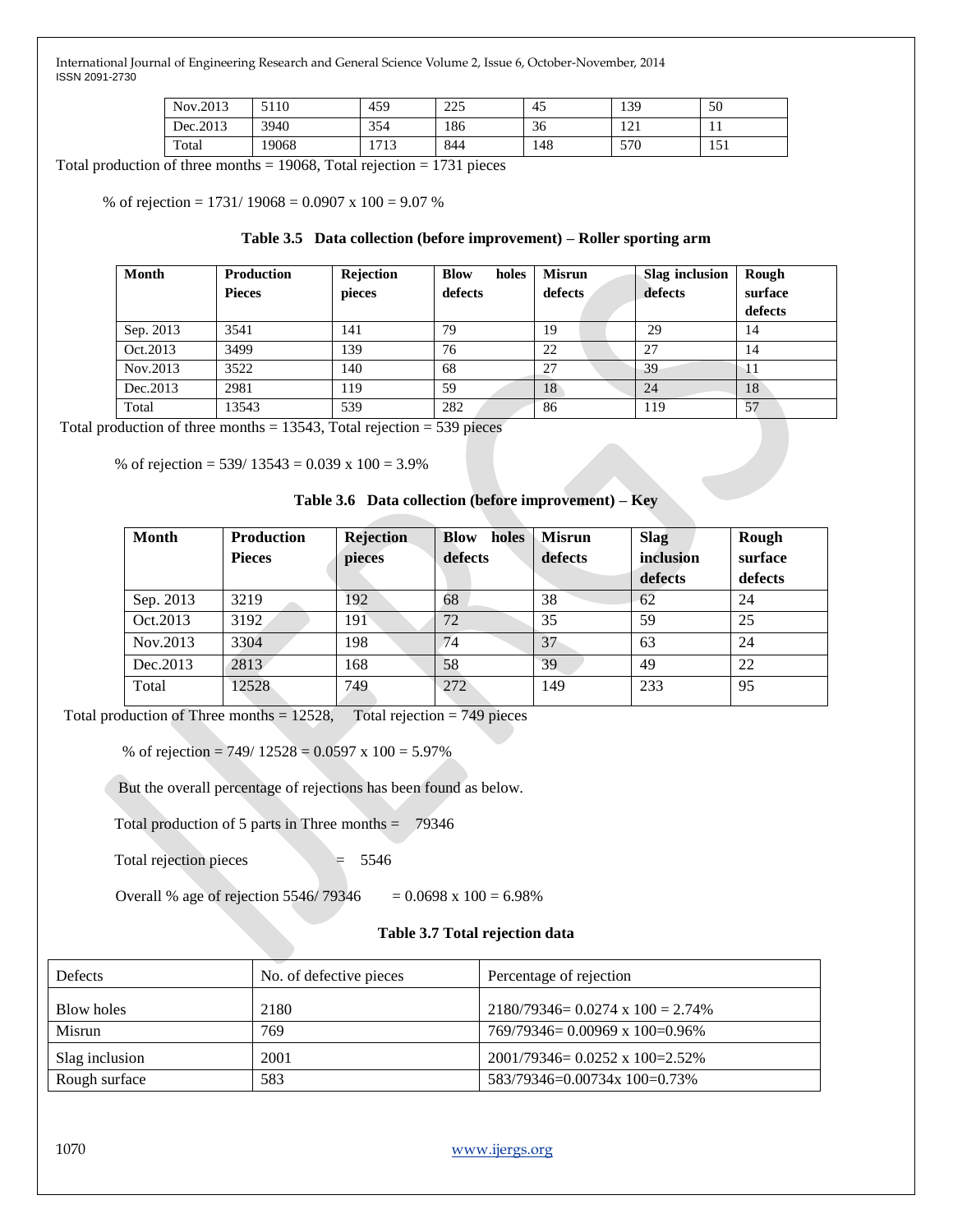

Fig. 3.1 Pie Chart

After collecting the complete data it was clear that rejection was high due to blow holes and slag inclusion casting defects. Therefore more stress has been given on these defects to reduce the rejection in the industry.

## **4. Cause-and-Effect analysis tool:**

A cause-and-effect, or fishbone, diagram depicts potential causes of a problem. The problem (effect) displays on the right side and the list of causes on the left side in a treelike structure. The branches of the tree are often associated with major categories of causes. Each branch has a listing of more specific causes in that category. Although there is no "correct" way to construct a fishbone diagram, some specific types lend themselves well too many different situations. One of these is the "5M" diagram, so called because five of the categories on the branches begin with the letter M ("Personnel" is also referred to as "Man").

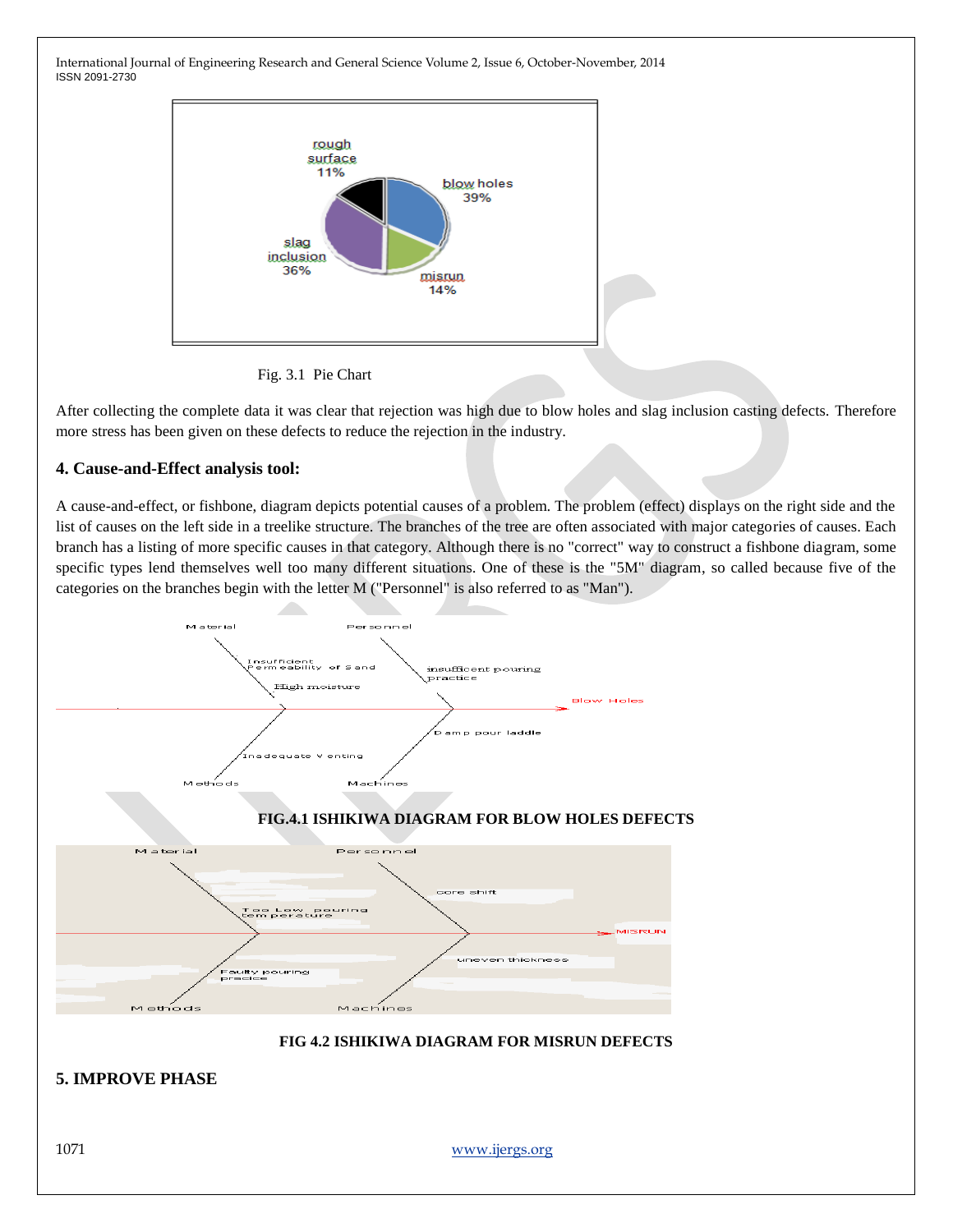**5.1 Improvement in blow holes defects**: The root factors for blow holes defects were high moisture and low permeability. The industry was using 5% of new silica sand and 95% of reuse sand. After performing the test with 100 kg of sand sample, it was found that percentage of moisture was high and percentage of permeability was low. Therefore to improve the blow holes defects it was necessary to increase the percentage of new silica sand to reduce the moisture and increased the permeability. The different results have been obtained by increasing the new silica sand as below.

| S.N | <b>Addition of new</b> | <b>Moisture</b> | <b>Permeability</b>           |
|-----|------------------------|-----------------|-------------------------------|
|     | silica sand            |                 |                               |
|     | 5 %                    | 6.01 %          | $125 \text{ cc} / \text{min}$ |
|     | 5.5 %                  | 5.45 %          | $131$ cc / min                |
|     | 6 %                    | 4.92 %          | $138 \text{ cc} / \text{min}$ |
|     | $6.5\%$                | 4.32 %          | $145$ cc/ min                 |

#### **Table 5.1 Percentage recorded of moisture and permeability**

Moisture content has been reduced in the sand by adding new sand from 5% to 6.5%. So these results in reduction of moisture contact and permeability have been increased. After testing the sand the following results were obtained which were in comparison with the standard results towards achievements of reduction of casting defects.

**5.2 Improvement in Rough surface defects:** The root factors for rough surface defects were poor coating of pattern, loose ramming so to remove this defects it was very necessary to correct the coating of patterns and loose ramming. Therefore some improvements have been done to reduce the rough surface defects.

- 1. Soft ramming has been improved by addition of coal dust from 0.9% to 1.1%.
- 2. Varnish coating on the pattern has been used.
- 3. Coating of mould inner surface by zirconium paste.

**5.3 Improvement in Misrun defects:** The root factors for Misrun defects were core shift and low pouring temp .Therefore to remove this casting defect temp. has been improved and core shift has been controlled. So following action has been taken to improve this defect.

- 1. Misrun defects have been minimized by increasing tapping temp. 1195 degree to 1235 degree centigrade with addition of flux (lime stone) from 0.2% to 0.3%.
- **2.** To avoid core shift chaplets have used to reduce Misrun defects

**5.4 Improvement in slag defects:** The root factors for slag defects were rough ladle lining and skimming metal. Therefore to reduce the slag inclusion defect some new material has been added which was not used by the company before applying technique.

- 1. Slag defects have minimized by addition of slax-30 ( Foseco foundry data hand book pp. 229) material up to 2%
- 2. By using clean ladle

After implementation of these improvements, the data of the company was collected again.

**Table 5.2 Data collection (after improvement) – upper gear**

| <b>Month</b> | <b>Production</b><br><b>Pieces</b> | Rejection<br>pieces | <b>Blow holes</b><br>defects | <b>Misrun</b><br>defects | <b>Slag</b><br>inclusion<br>defects | Rough<br>surface<br>defects |
|--------------|------------------------------------|---------------------|------------------------------|--------------------------|-------------------------------------|-----------------------------|
| Feb 2014     | 4439                               | 147                 | 42                           | 27                       | 57                                  | 21                          |
| March 2014   | 4612                               | 158                 | 48                           | 37                       | 49                                  | 24                          |
| April 2014   | 4507                               | 167                 | 51                           | 39                       | 47                                  | 30                          |
| May2014      | 4527                               | 135                 | 42                           | 28                       | 40                                  | 25                          |
| Total        | 18085                              | 607                 | 183                          | 131                      | 193                                 | 100                         |

Total production of Three months  $= 18085$ , Total rejection  $= 607$  pieces

% of rejection =  $607 / 18085 = 0.0335 \times 100 = 3.35\%$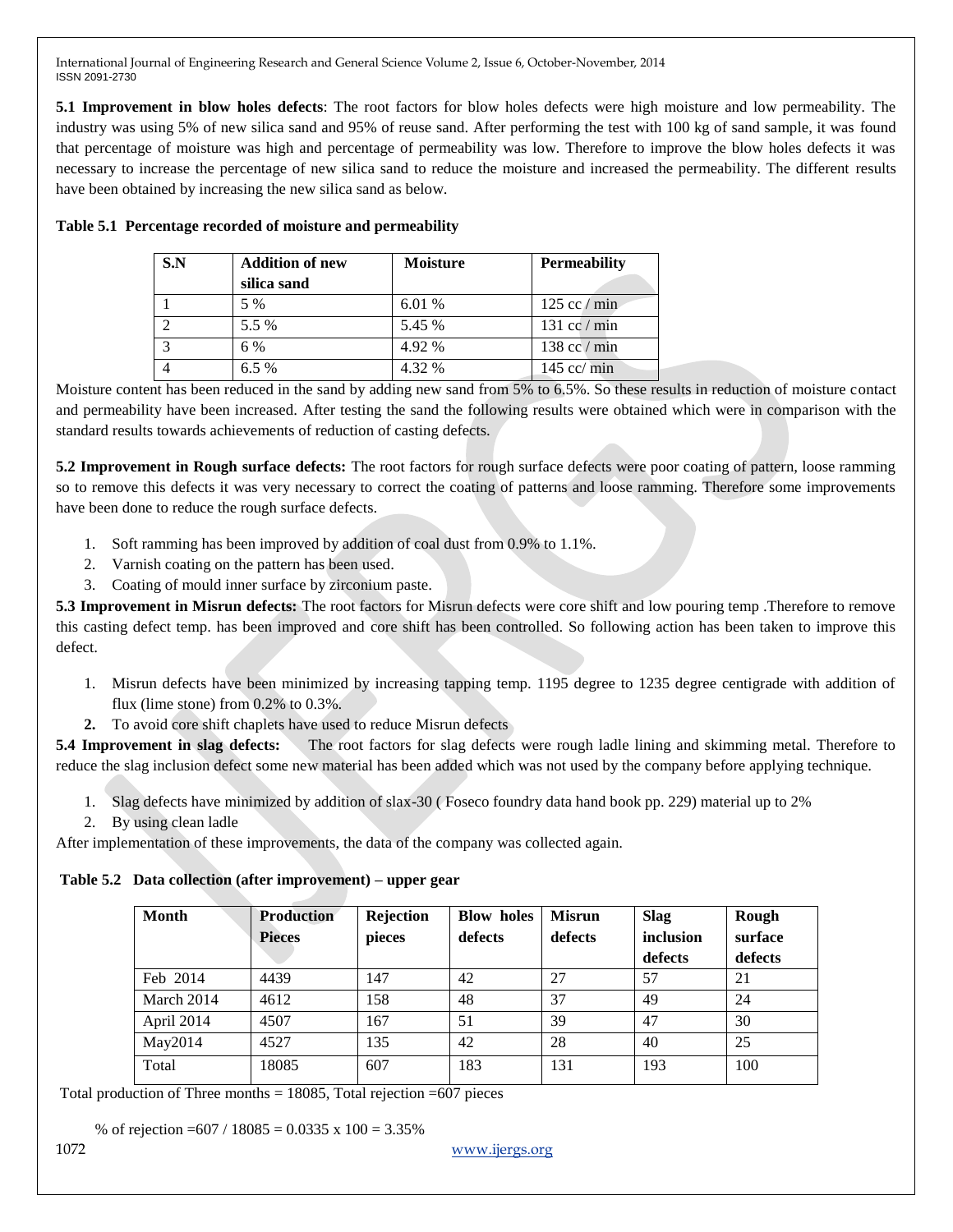**Table 5.3 Data collection (after improvement) – Lower gear**

| Month      | <b>Production</b> | Rejection | <b>Blow holes</b> | <b>Misrun</b> | <b>Slag</b> | Rough   |
|------------|-------------------|-----------|-------------------|---------------|-------------|---------|
|            | <b>Pieces</b>     | pieces    | defects           | defects       | inclusion   | surface |
|            |                   |           |                   |               | defects     | defects |
| Feb 2014   | 4421              | 138       | 40                | 38            | 38          | 22      |
| March 2014 | 4827              | 144       | 48                | 41            | 35          | 25      |
| April 2014 | 4547              | 141       | 45                | 38            | 37          | 21      |
| May2014    | 4617              | 151       | 41                | 52            | 32          | 26      |
| Total      | 18412             | 574       | 169               | 169           | 142         | 94      |

Total production of Three months  $= 18412$ , Total rejection  $= 574$  pieces

% of rejection =574/ 18412 = 0.0311 x 100 = 3.11

#### **Table 5.4 Data collection (after improvement) – Worm gear**

| <b>Month</b> | <b>Production</b> | Rejection     | <b>Blow</b> | <b>Misrun</b> | <b>Slag</b> | Rough   |
|--------------|-------------------|---------------|-------------|---------------|-------------|---------|
|              | <b>Pieces</b>     | <b>Pieces</b> | holes       | defects       | inclusion   | surface |
|              |                   |               | defects     |               | defects     | defects |
| Feb 2014     | 5535              | 227           | 86          | 57            | 62          | 22      |
| March 2014   | 5451              | 231           | 92          | 49            | 65          | 25      |
| April 2014   | 5315              | 213           | 80          | 38            | 68          | 27      |
| May2014      | 5467              | 230           | 87          | 48            | 70          | 25      |
| Total        | 21768             | 901           | 345         | 192           | 265         | 99      |

 Total production of Three months = 21768, Total rejection =901 pieces % of rejection = 901/ 21768= 0.0413 x 100 =4.13%

| <b>Month</b> | <b>Production</b><br><b>Pieces</b> | Rejection<br>pieces | <b>Blow</b><br>holes<br>defects | <b>Misrun</b><br>defects | <b>Slag</b><br>inclusion<br>defects | Rough<br>surface<br>defects |
|--------------|------------------------------------|---------------------|---------------------------------|--------------------------|-------------------------------------|-----------------------------|
| Feb 2014     | 3637                               | 65                  | 28                              | 12                       | 17                                  | 08                          |
| March 2014   | 3840                               | 61                  | 27                              | 13                       | 15                                  | 06                          |
| April 2014   | 4056                               | 70                  | 25                              | 13                       | 22                                  | 10                          |
| May2014      | 3767                               | 57                  | 20                              | 15                       | 15                                  | 07                          |
| Total        | 15300                              | 253                 | 100                             | 53                       | 69                                  | 31                          |

Total production of Three months  $= 15300$ , Total rejection  $= 253$  pieces

% of rejection =253/ 15300= 0.0165 x 100= 1.65%

### **Table 5.6 Data collection (after improvement) – Key**

|      | <b>Month</b> | Production<br><b>Pieces</b> | Rejection<br>pieces | <b>Blow holes</b><br>defects | <b>Misrun</b><br>defects | <b>Slag</b><br>inclusion<br>defects | Rough<br>surface<br>defects |
|------|--------------|-----------------------------|---------------------|------------------------------|--------------------------|-------------------------------------|-----------------------------|
| 1073 |              |                             |                     | www.ijergs.org               |                          |                                     |                             |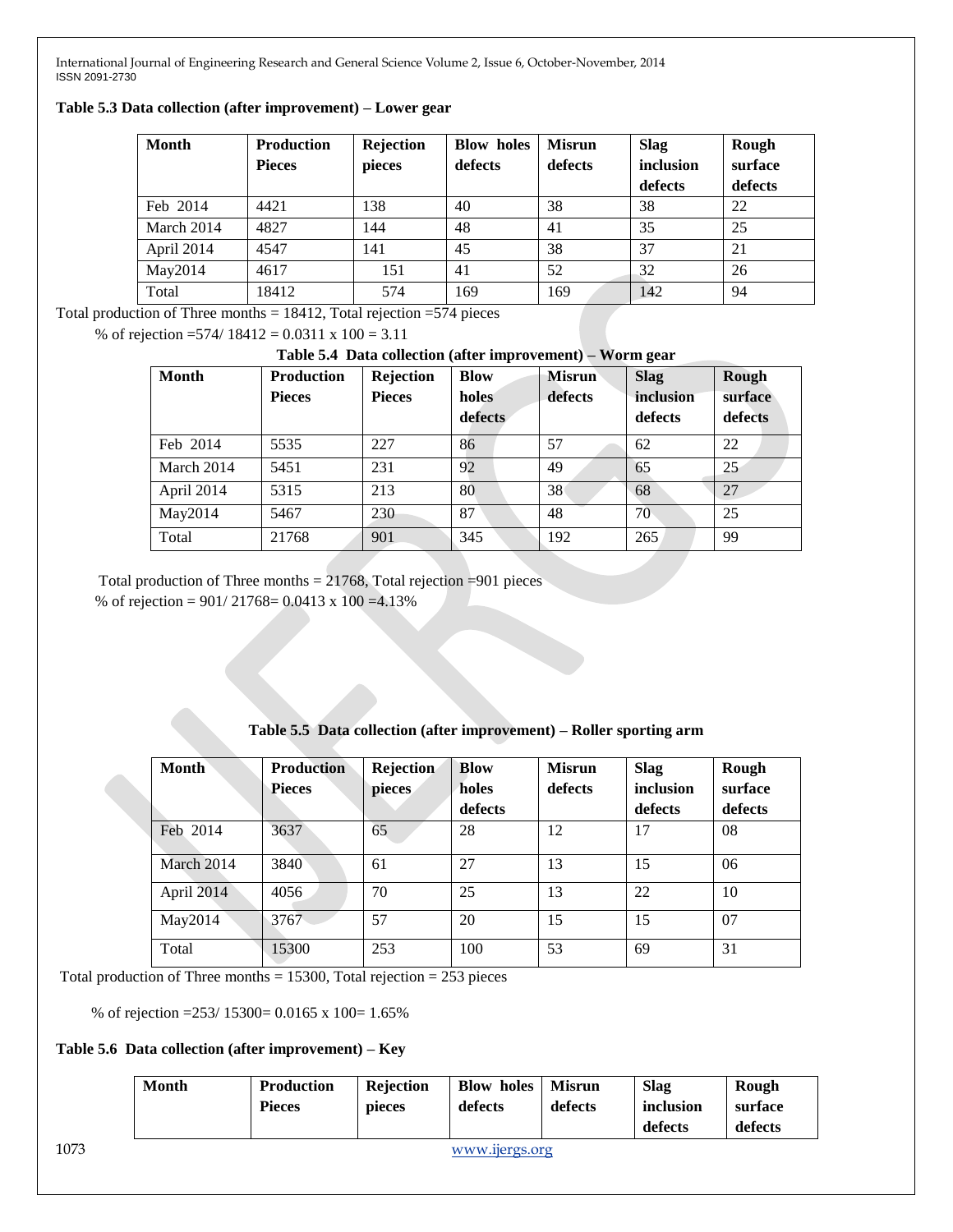| Feb 2014   | 3513  | 98  | 46 | 10              | -20<br>ے ر | 10        |
|------------|-------|-----|----|-----------------|------------|-----------|
| March 2014 | 3367  | 95  | 42 | $\bigcap$<br>13 | 28         | $\bigcap$ |
| April 2014 | 3573  | 97  | 42 | 10              | 25         | 10        |
| May2014    | 3586  | 99  | 43 | -               | 26         | 13        |
| Total      | 14039 | 384 | 73 | 55              |            | 50        |

Total production of Three months = 14039, Total rejection =384 pieces % of rejection =384/ 14039=  $0.0273x$  100=  $2.73\%$ 

But the overall percentage of rejections has been found as below.

Total production of 5 parts in Three months  $= 87604$ 

Total rejection  $= 2719$ 

Overall %age of rejection  $= 2719 / 87604 = 0.0310 \times 100 = 3.10\%$ 

So after the complete analysis it was found that rejection due to casting defects has been reduced.

| So  | <b>Defects</b> | <b>Before improvement</b> | After improvement | after |
|-----|----------------|---------------------------|-------------------|-------|
| the | Blow holes     | 2.74%                     | $0.11\%$          |       |
|     | Misrun         | 0.96%                     | 0.68%             |       |
|     | Slag inclusion | 2.52%                     | 0.89%             |       |
|     | Rough surface  | 0.73%                     | $0.42\%$          |       |

complete analysis it was found that rejection due to casting defects has been reduced. The DMAIC approach has been successfully applied and rejections due to casting defects have been reduced from 6.98% to 3.10%.

### **6. RESULTS AND DISCUSSION**

From the result of the application of DMAIC approach in the foundry shop the following results were obtained. The rejection due to Blow holes defects were reduced from 2.74% to 0.11% by reducing the moisture and increasing the permeability of sand. The rejection due to slag defects were reduced from 2.52% to 0.89% by using slag -30 material. The rejection due to Misrun defects was reduced from 0.96 % to 0.68% by using chaplets. The rejections due to rough surface defects were reduced from 0.73 % to 0.42% by addition of coal dust. The overall result of present work is clearly shows that by applying DMAIC approach the rejection has reduced from 6.98% to 3.10% and saving of cost Rs 2.35 lac app.

### **REFERENCES:**

- 1. Dr.F.Frankchen,chair "Application of DMAIC to integrate lean manufacturing and six sigma". June 11,2004
- 2. Jeannine siviy "Relationships between cmmi and six sigma". December 2005
- 3. M.Sokovic, D.Pavleticn "Six sigma process improvements in atomative parts production". Vol 19, issue 1, Number 2006.
- 4. Don Brecken"DMAIC Process Used for Academic Case Analysis".
- 5. Tushar N Desai "Six Sigma A New direction to quality & productive management" WCECS 2008 Oct 22-24 USA.
- 6. Faust justin f "*Efficiency increasing six sigma statical methodologies*" Dec 2009.
- 7. SHALESH KHEKALE "*Minimum of cord wastage in belt industry using DMAIC*" Vol 2 2010.
- 8. Anup A Junankar<sup>"</sup> Minimum of rework in belt industry using DMAIC" Vol 1 issue 2011.
- 9. A.Kumaravadivel, VNatarajan 
"Empirical study on employee job satisfaction upon implementing six sigma". Vol 3, Number 4,2011.
- 10. Low Shye Nee, Lau JooHao "Integration of seven managements and planning tools and DMAIC". Vol 2 Issue 8,2012.
- 11. Nilesh v Fussule*" Understanding the benefit & limitation of six sigma methodology*‖ Vol 2 issue 1 Jan 2012.
- 12. ShashankSoni" *Reduction of welding defect using six sigma technique*" Vol 2 No.3 July 2013.
- 13. Nehagupta" An application of DMAIC methodology for increasing the yarn quality in textile industry". Vol 6,Issue 1,2013.